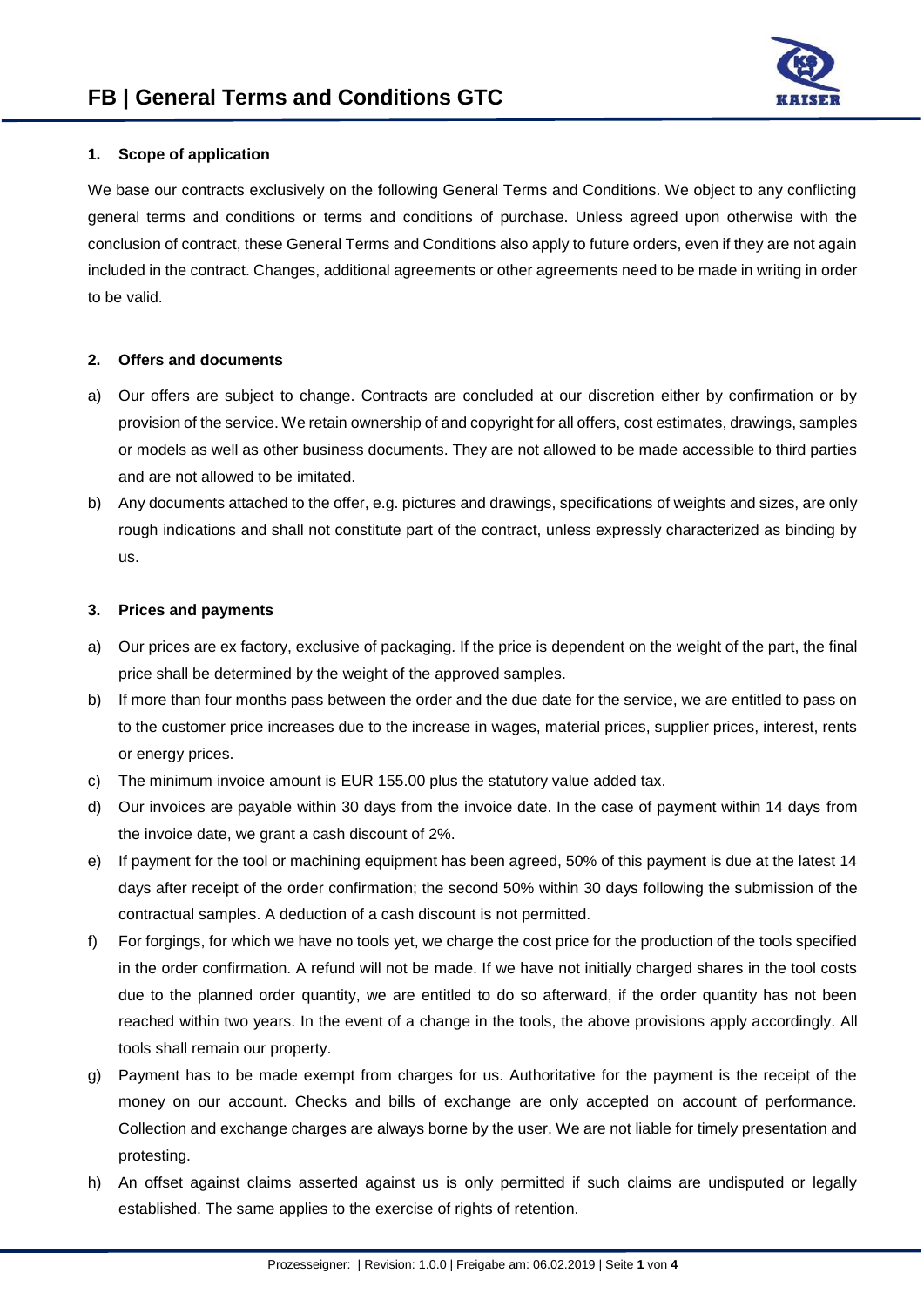

# **4. Deadlines and dates**

- a) Delivery dates are only binding if they have been confirmed in writing and expressly described as binding by us. Fixed delivery dates are only such dates that we have expressly referred to as fixed and confirmed in writing.
- b) In the event that we exceeded a binding delivery date, we have to be given a reasonable grace period for contract fulfillment before a withdrawal. If we do still not provide the service after expiration of this period, the orderer is entitled to withdraw from the contract and demand claims for damages due to non-fulfillment if the statutory requirements are given. Claims for damages are limited in accordance with the provision in No. 6 of these GTC.

## **5. Warranty**

- a) Our warranty is determined by statutory provisions. If the client is an entrepreneur or if the contract refers to the delivery of used goods, the *warranty period is one year*.
- b) If our service is defective, we are entitled, at our discretion, to eliminate the defect or else to deliver a replacement. In both cases, we shall be obligated to bear all expenses required for the elimination of the defect, in particular transport, road, labor and material costs, provided these costs have not been increased by the fact that the service was taken to a place other than the place of performance.
- c) If the elimination of the defect fails or if we are not willing or able to eliminate the defect or deliver the replacement or if provision is delayed beyond appropriate periods for reasons for which we are responsible, the client remains entitled, at his discretion, to reduce the purchase price or to withdraw from the contract.

## **6. Claims for damages**

- a) If we are liable for damages irrespective of the legal basis our liability to pay damages is limited to EUR 5 million. Insurance coverage is in place for this amount.
- b) The above limitation of liability does not apply to damage to life, limb and health. Likewise, it does not apply when we are culpable of willful intent or gross negligence.
- c) If our liability is limited in accordance with this provision, this also applies in favor of our employees, service technicians and other vicarious agents.
- d) For interruptions of operations over which we have no influence, in particular strike, lockout, war, riot or other cases of force majeure, we have no liability. If such disruptions result in an extended delivery delay, we and the orderer are entitled to withdraw from the contract.

# **7. Retention of title**

- a) Goods supplied by us remain our property until all claims from the entire business relation have been paid. In the case of a current account, the retention of title is also used to secure the balance. If we have accepted checks or bills of exchange, ownership of the delivered goods shall not pass to the customer until the check or bill of exchange has been unconditionally honored.
- b) Any processing of the goods delivered by us is always done for us. If our goods are processed or combined with the goods of third parties, we will become co-owner of the newly produced item in the ratio of the value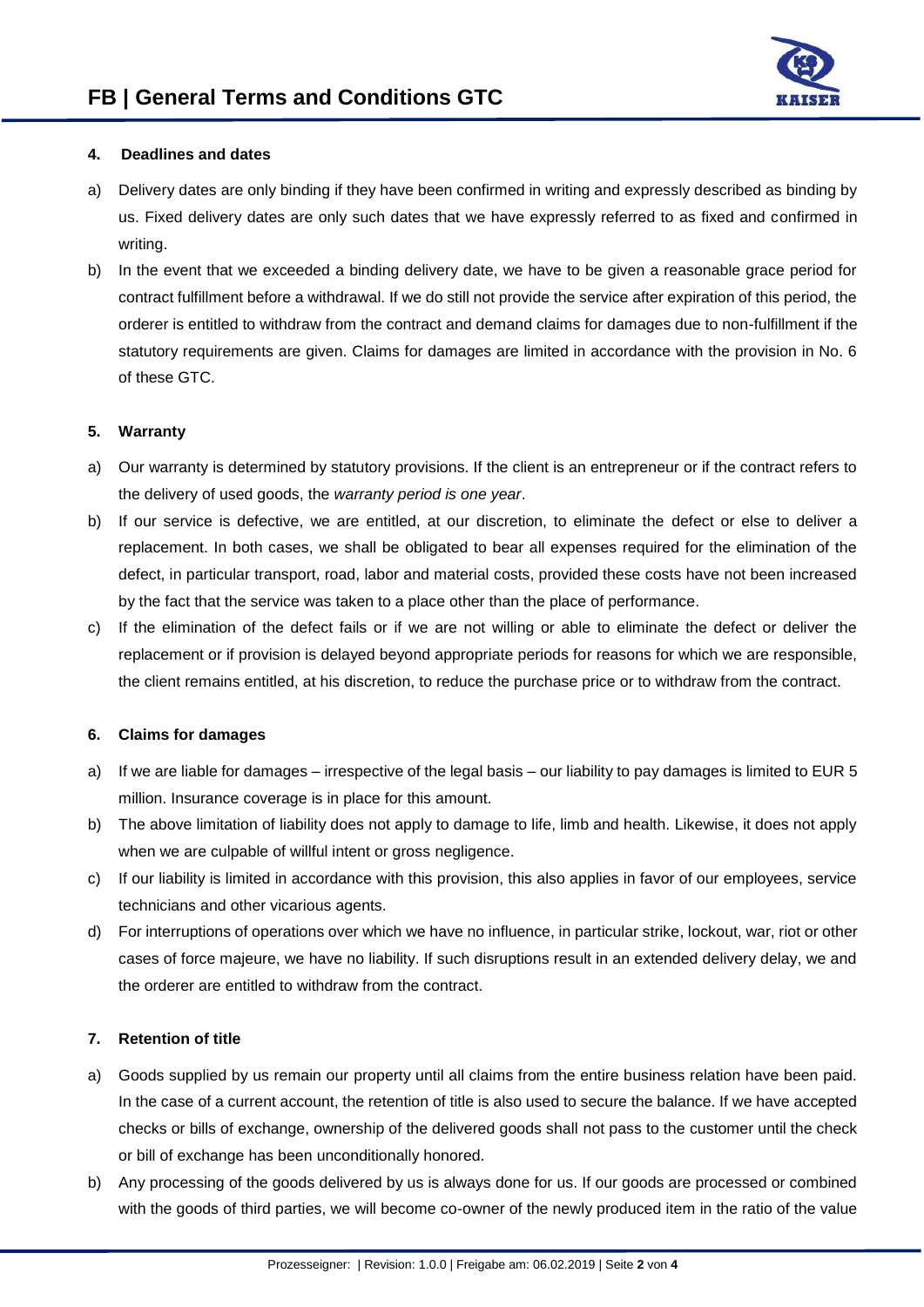

of our delivery to the value of the other goods. If the orderer nevertheless acquires full or partial ownership of the new item during processing, he hereby transfers this ownership to us. The orderer keeps safe the transferred goods for us.

- c) The purchaser is obligated to keep the reserved property and collateral in proper condition; e.g. to carry out or have carried out all required repairs properly and to insure the object of purchase against fire, theft, water, burglary and liability with the proviso that we are entitled to the rights arising from the insurance policies.
- d) The purchaser is only allowed to sell our property, use it otherwise or commit to such use in the ordinary course of business at his usual conditions and in the manner usual in the industry if he is not in default and complies with the provision of e). Insofar as the purchaser is entitled to resell the goods, he is also entitled to collect claims from the re-sale in the ordinary course of business.
- e) The rights, in particular purchase price claims that the purchaser acquires through any kind of use of our property, e.g. in the context of reselling, processing and suchlike, he hereby transfers to us. If he has transferred such rights – globally – to third parties, he is only entitled to use our property after the third party has effectively released these rights in our favor. If the purchaser obtains collateral over the course of a resale, processing, etc., he shall notify us about it and hand it over to us, at our request. As long as he is not in default and we do not revoke, the purchaser is allowed to collect claims to which we are entitled under the condition that he transfers to us the sum collected in the amount of our still existing claim against him. If our goods are sold together with others at a standard price or if we only have co-ownership of the goods sold, the rights are transferred to us in the ratio of our ownership or co-ownership.
- f) If the purchaser in turn retains title to the property as long as it still with us, he hereby transfers to us, at the time of the transaction, all rights he acquires against the second purchaser from the retention of title, especially the claim to surrender. The same applies to all claims to surrender against third parties as a result of the purchase item.
- g) On request, the purchaser is obligated to pass on our retention of title and make known to his debtor the transfer of his claims, rights and collateral; or, at our discretion, to hand over to the debtor a corresponding letter.
- b) The purchaser shall inform us immediately of a seizure or other impairment of or risk to our rights. He must do everything necessary for defense at his own expense. He is also obligated to provide all information regarding our property or the claims transferred to us.
- c) If the value of the collateral exceeds our claims by more than 20%, we are obligated to release them at the request of the purchaser. What collateral we release is at our discretion.
- d) If the orderer is in default with any payment obligation or any obligation arising from No. 3 of these Terms and Conditions; if settlement proceedings or insolvency proceedings have been opened on his assets; or if his financial circumstances have considerably deteriorated, then his ownership right to our property lapses and we are entitled to demand the surrender to the exclusion of any right of retention. The costs for the surrender are borne by the orderer. We are entitled to dispose of the delivery item that was taken back by private sale in the best possible way and without any liability on our part and to offset the proceeds against the orderer's payment obligation.